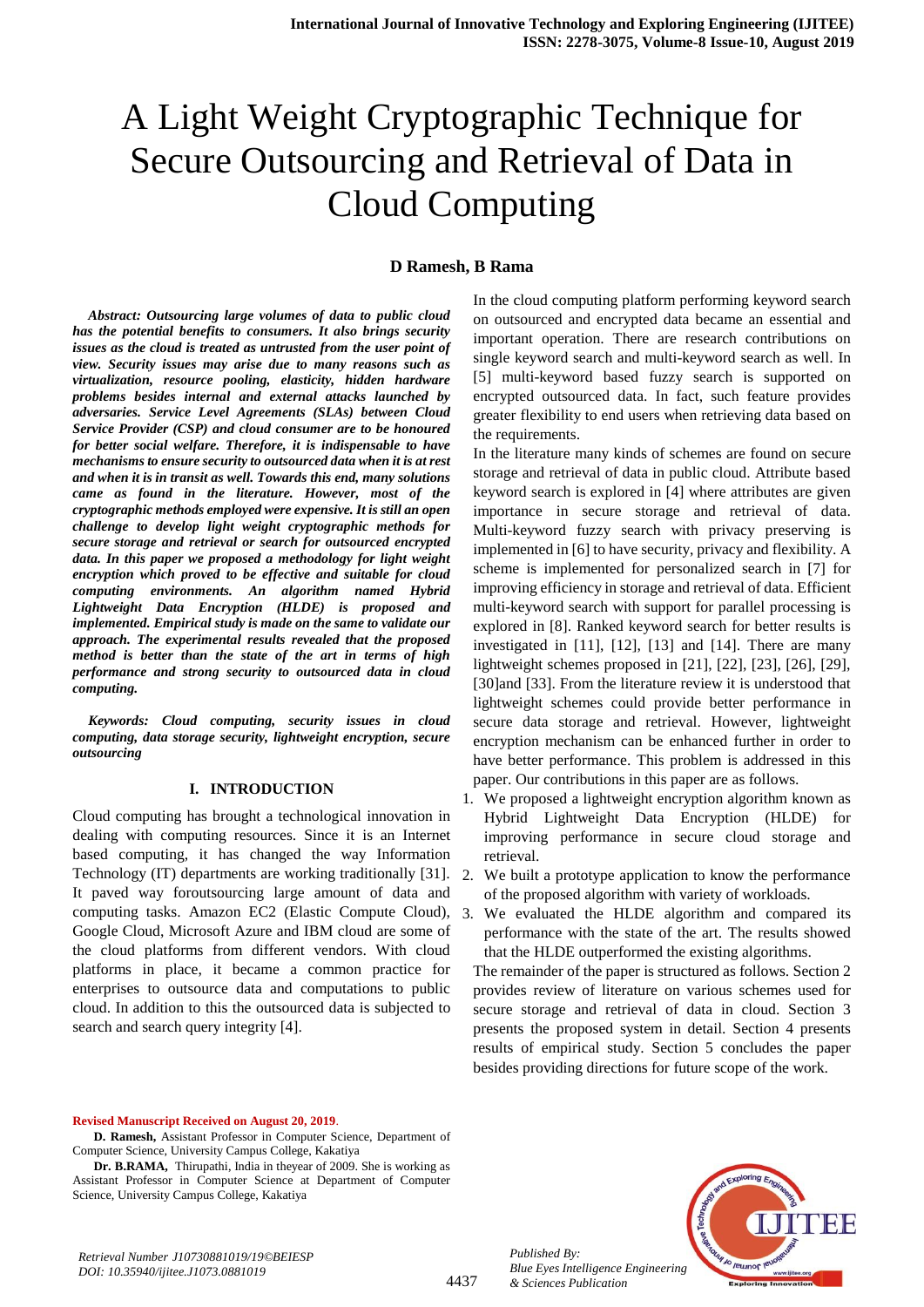### **II. RELATED WORK**

This section reviews relevant literature on secure cloud storage and retrieval. The data outsourced to public cloud needs to be retrieved and searched for. Wang *et al*. [2] proposed a method for verifiable fuzzy keyword search over encrypted cloud data. The model is for better search performance and also provides secure communications among parties like data owners, users and cloud server. Fu *et al*. [1] proposed a multi-keyword ranked search on the data encrypted and outsourced. It also supports queries using synonyms thus providing better performance and effectiveness. However, semantics based search over encrypted data is not covered. Selvakumar *et al*. [16] employed data partitioning technique in order to have better solution for data security in public cloud. It has provision for misbehaving server localization and also error localisation. Fu *et al*. [17] proposed a method with semantic search capability besides privacy preserving approach. Conceptual graphs are used over encrypted data in order to achieve this and intended to enhance it further with NLP.

Conceptual graphs over encrypted data is used for semantic search as explored by Fu *et al*. [19]. Fu *et al*. [3] on the other hand proposed a method to have content aware search over cloud data. They employed a tree-based index structure in order to improve performance further. However, the sematic search over encrypted data is still a work to be done. Multi-keyword search over encrypted and outsourced data is explored in [5] but it lacks privacy preserving concept. In the same fashion, Khan *et al*. [18] proposed a ranked multi-keyword search with fuzzy logic enhancing user experience in search process. It could minimize overhead when compared to the state of the art. Wang *et al*. [6] proposed multi-keyword search that takes care of effective search and also privacy preserved. Security, accuracy and efficiency is thus achieved in searching phenomenon.

Wang *et al*. [11] proposed a ranked keyword search over outsourced and encrypted cloud data. They used a statistical measure known as relevance score with an indexing mechanism to improve search performance. Fu *et al*. [7] proposed a Personalized Ranked Search over Encrypted data (PRSE) with multi-keyword and privacy preserving support. It has search intentions to be carried out without disclosing private or sensitive information. Fu *et al*. [10] proposed multi-keyword ranked search with parallel processing capabilities in public cloud. They exploited tree based index for efficient processing. They defined security schemes with privacy requirements. However, they have not yet covered semantics-based search. Xia *et al*. [12] continued multi-keyword ranked search with an index structure to be part of Greedy depth first Search for achieving multi-keyword ranked search. However, they did not handle revocation of users and dishonest users. Wang *et al*. [8] proposed a privacy assured search mechanism for performing similarity search over encrypted outsourced data. It supports fuzzy search with privacy preserved. However, they have not focused on sequence of keywords and conjunction of keywords while searching. Li *et al*. [15] proposed an effective fuzzy keyword search that is used on cloud based encrypted outsourced data. They constructed fuzzy keyword sets in order to reduce complexity of the system. Li *et al*. [9] considered Personal Health Records (PHRs) for performing privacy key search on the outsourced data. They proposed a fine-grained authorization framework to achieve this. They ensured document privacy and query privacy.

As far as ranked keyword search is considered, Wang *et al*. [13] proposed a ranked search for improving usability of the system. They utilized Order Preserving Symmetric Encryption (OPSE) technique for the purpose of efficiency in searching and security guarantee. It does not have provision for multiple keywords though. Cao *et al*. [14], unlike [12], proposed multi-keyword ranked search with a privacy preserving technique. Strict privacy needs are considered and the notion of inner product similarity is used for effective implementation. The concept of attribute based encryption (ABE) is employed by Koo *et al*. [20],[32] and [34] for efficient data retrieval from public cloud with high level of security.

Baharan *et al*. [21] proposed a novel lightweight scheme for encryption of data in Mobile Cloud Computing (MCC). They employed Lightweight Homomorphic Encryption (LHE) for reduction of overhead in key generation and encryption mechanisms. Singh *et al*. [22] on the other hand explored advanced lightweight security schemes for IoT use cases. They studied lightweight block cipher, lightweight hash function, high performance systems and low resource devices. Liang *et al*. [23] proposed a hybrid encryption scheme with lightweight concepts. It is achieved by improving RSA algorithm followed by merger of AES and RSA for making a hybrid algorithm. Pitchai *et al*. [24] proposed a file sharing method base on searchable encrypted and outsourced data. It employs a keyword for every piece of data while performing encryption. Then it will make it easier for searching. Li *et al*. [25] proposed a scheme for lightweight search over encrypted data with phrases.

Tahir *et al*. [26] proposed used the concept of probabilistic trapdoor in order to have a lightweight security scheme that could improve performance in searching. However, query expressiveness is still a problem with the scheme. Secure medical image storage and retrieval over public cloud is studied by Vengadapurvaja *et al*. [27]. They used homomorphic encryption in order to have search over encrypted data. Bogdanov *et al*. [28] on the other hand proposed AES-based encryption method forsecure data storage and retrieval. Xu *et al*. [29] proposed a fully homomorphic encryption scheme based on Merkle tree in order to have secure and lightweight search over public cloud. It could reduce storage, computation and communication overhead. With respect to smartphone cloud, Zegers *et al*. [30] a cryptographic scheme which is lightweight and energy efficient. It provides security primitives for use authentication, encryption and decryption in the smart cloud environment. From the literature review, it is observed that the security schemes for cloud storage are lightweight. However, they need to be enhanced for better performance. In this paper the proposed scheme is more lightweight and

provides performance improvement over the state of the art.



*Published By: Blue Eyes Intelligence Engineering & Sciences Publication*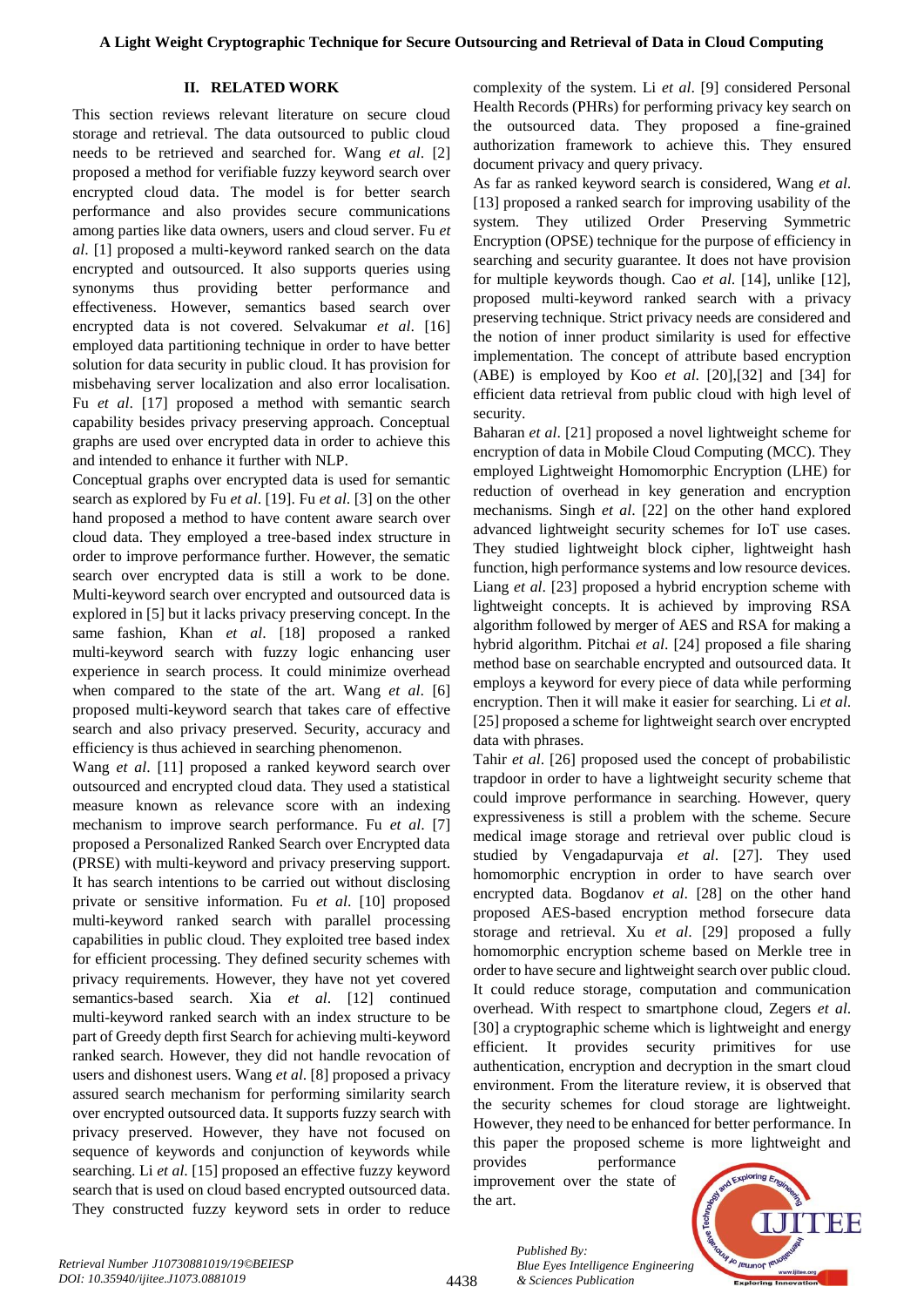#### **III. PROPOSED SYSTEM**

The proposed scheme is meant for reducing overhead and making the storage and retrieval process lightweight and effective. A Hybrid Lightweight Data Encryption (HLDE) algorithm is proposed based on different procedures such as key generation for generating security keys, secret sharing for application of visual secret sharing approach on textual data, transpose which is well known matrix operation and swap which is also widely used method to swap values. These four operations are combined together to form an algorithm for encryption and decryption. Table 1 shows the symbols used and their definitions in the proposed mechanism.

| Symbol                                   | Definition                                             |
|------------------------------------------|--------------------------------------------------------|
| $A^T$                                    | Transpose matrix A                                     |
| $S_1S_2$                                 | Two matrices with the size of<br>$(4\times4)$          |
| Κ,                                       | Swap of k                                              |
| $ST_1ST_2$                               | Transpose matrices of $S_1S_2$                         |
| ∝                                        | XNOR operation                                         |
| A                                        | Matrix                                                 |
| E $(\beta)$                              | Mean of $\beta$                                        |
| Final $-S_1$<br>$\overline{\phantom{a}}$ | final encrypted shares of the                          |
| Final – $S_2$                            | secret                                                 |
| H(S)                                     | Entropy                                                |
| K                                        | Generate key                                           |
| N                                        | total number of elements<br>obtained from the data     |
| $P(S_i)$                                 | Probability of S                                       |
| S                                        | Message                                                |
| Secret 1 Secret 2                        | Shares of secret messages                              |
| T                                        | transpose                                              |
| в                                        | values for which correlation<br>needs to be calculated |

### **Table 1: Symbols used**

The key generation process is based on Diffie-Hellman algorithm which is widely used for key agreement. It will help any two parties communicating over network to have dynamic establishment of shared secret key automatically. In this paper Diffie-Hellman algorithm is modified in order to have 4x4 size matrix to be generated and exchanged instead of single key exchange as in conventional Diffie-Hellman algorithm. It also helps in generating private key for cloud and user randomly with the help of 4x4 size master random grid matrix. After key generation procedure, the secret sharing procedure is followed. The concept used in the visual secret sharing is employed to textual data in order to make it lightweight and effective. The method follows (2,2) access structure. XNOR operation is used in order to generate basic matrices. The secret sharing procedure is as follows.

| Start |
|-------|
|       |

- **2. For each block of message**
- **3. For each word of the block**
- **4. For each bit in the word 5. If bit is zero Then**
- 
- **6. Choose any row randomly from**  $C_0$ **<br>
<b>7. Assion an element of the row to first 7. Assign an element of the row to first share**
- **8. Assign other element of the row to second share**
- **Else if bit is one Then**<br>**9.** Choose any row rand **9. Choose any row randomly from C<sup>1</sup>**
- **10. Assign an element of the row to first share**
- **11. Assign other element of the row to second share**
- **12. End If**
- **13. End For**
- **14. End For**
- **15. End For 16. Convert shares to original form**
- **17. End**

#### **Algorithm 1:Secret sharing algorithm**

As shown in Algorithm 1, the steps are self-explanatory. There is difference between the big value is verified in the conditions and the procedure finally converts the two shares into the original form. After this, the transport procedure is follows. The input matrix is converted in such a way that rows become columns and columns become rows. It is shown as in Eq. 1.

$$
Output = (input)^{T} \tag{1}
$$

The input matrix is denoted as input while the output matrix is denoted as output. After this, swap procedure is applied. With respect to swap procedure, all upper triangle entries of matrix are swapped with lower triangular entries. It is mathematically shown as in Eq. 2.

# $\forall a i j \in A : Swap(aij, a i j); i \neq j, i, j = 1, ..., n. (2)$

After performing swapping encryption and decryption procedures are followed. The proposed encryption is known as Hybrid Lightweight Data Encryption (HLDE). The algorithm is as follows. **Algorithm:Hybrid Lightweight Data Encryption (HLDE)**

- **1. Start**
- **2. Divide secret message into number of 16 bytes blocks (4x4 matrix)**
- **3. Pass each block to secret sharing procedure to generate two shares**
- **4. Use key generation procedure and use XNOR on K (secret key) and two shares**

$$
S_1 = K \otimes \text{Secret 1}
$$
  
\n
$$
S_2 = K \otimes \text{Secret 2}
$$
 (3)

**5. Apply transport on two S1 and S2**

$$
ST_1 = Transpose (S1)
$$
  
\n
$$
ST_2 = Transpose (S2)
$$
  
\n6. Apply swap procedure  
\n
$$
K_1 = Swap(k)
$$
  
\n7. Generate encrypted shares  
\nFinal – S<sub>1</sub> = ST<sub>1</sub>  $\otimes$  K<sub>1</sub>  
\nFinal – S<sub>2</sub> = ST<sub>2</sub>  $\otimes$  K<sub>1</sub> (6)

**8. Repeat the steps from 2 to 6 for encrypting complete secret message 9. Transfer final shares to destination** 

**10. End**

**Algorithm 2:** Hybrid lightweight data encryption algorithm As presented in Algorithm 2, encryption procedure is carried out. The procedure ends with generation of encrypted shares

that can be transmitted to destination. Then the decryption procedure is just

*& Sciences Publication* 

*Published By:*



*Retrieval Number J10730881019/19©BEIESP DOI: 10.35940/ijitee.J1073.0881019*

4439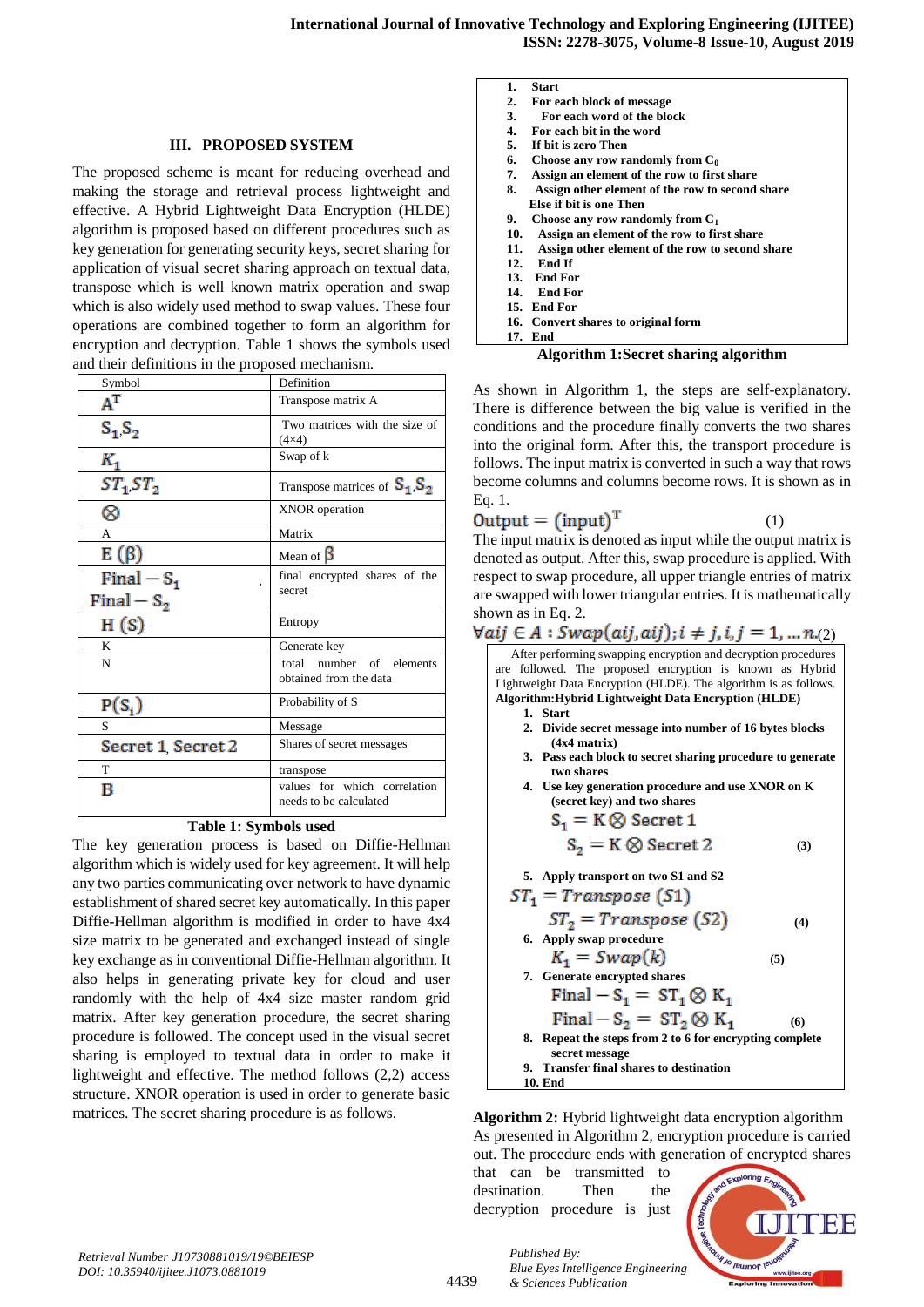## **A Light Weight Cryptographic Technique for Secure Outsourcing and Retrieval of Data in Cloud Computing**

opposite to the encryption procedure. In other words, the reverse procedure needs to be followed for the decryption process. Figure 1 shows a flow chart visualizing the encryption procedure.



**Figure 1:Flow chart of the proposed hybrid lightweight data encryption algorithm**

As presented in Figure 1, The encryption flow is visualized to understand it with ease. It has different phases like taking input secret message that needs to be encrypted. The message is divided into different number of blocks. Then key generation procedure is followed. Afterwards, an iterative process is followed which comprises of the steps as described here. One block is taken from message, secret sharing is applied, XNOR operation is applied on each secret share, transpose procedure is applied, then swap is applied finally XNOR is employed to complete the encryption procedure for given block. This way all blocks are subjected to encryption.

# **IV. EXPERIMENTAL RESULTS AND EVALUATION**

Experiments are made with different workloads using the proposed HLDE algorithm. Its performance is compared with many state of the art algorithms known as DES, AES and IDEA. These are all cryptographic algorithms that are widely used. The performance of the proposed method (HLDE) is compared with existing algorithms in terms of original text, encrypted data and decrypted data. Obviously the original text and decrypted data are same while the encrypted data is shown based on the procedure followed by each algorithm.

| <b>Cry</b><br>ptogra<br>phy<br>techniq<br>ue | Origina<br>l secret | Encrypt<br>ed data    | Decrypted data        |
|----------------------------------------------|---------------------|-----------------------|-----------------------|
| <b>DES</b>                                   | <b>ABCDEFA</b>      | $++$ sC r $\tilde{A}$ | <b>ABCDEFABCDEFAB</b> |

|            | <b>BCDEFAB</b><br><b>CD</b>            | $P^* \ll ?{A}$                                         | CD                          |
|------------|----------------------------------------|--------------------------------------------------------|-----------------------------|
| <b>AES</b> | <b>ABCDEFA</b><br><b>BCDEFAB</b><br>CD | $\div$ üjð $K?$ hT<br>МØ                               | <b>ABCDEFABCDEFAB</b><br>CD |
| <b>IDE</b> | <b>ABCDEFA</b><br><b>BCDEFAB</b><br>CD | $\hat{O}$ î+ $\pm$ 0<br>m{WyO%                         | <b>ABCDEFABCDEFAB</b><br>CD |
| HL.<br>DE  | <b>ABCDEFA</b><br><b>BCDEFAB</b><br>CD | Eå <sup>a</sup> !UJ.7]<br>$\sim \tilde{\mathbf{O}}$ :È | <b>ABCDEFABCDEFAB</b><br>CD |

|  | Table 2: Encrypted and decrypted data samples for |  |  |  |
|--|---------------------------------------------------|--|--|--|
|  | different algorithms                              |  |  |  |

As shown in Table 2, encrypted data and decrypted data of the DES, AES, IDEA and the proposed algorithm are presented.

| Cryptography<br>technique | <b>Key size</b> | <b>Key space</b> |
|---------------------------|-----------------|------------------|
| <b>DES</b>                | 64              | 264              |
| AES                       | 128             | 2128             |
| <b>IDEA</b>               | 128             | 2128             |
| <b>HLDE</b>               | 128             | 2128             |

|       | Table 3: Encryption schemes and their key size and key |  |  |  |  |
|-------|--------------------------------------------------------|--|--|--|--|
| space |                                                        |  |  |  |  |

Table 2 shows the cryptography techniques and their corresponding key size and key space. The key size of DES is 64, AES, IDEA and proposed 128. Based on the key size corresponding key space is used.

| <b>Correlation Analysis</b> |         |  |  |  |
|-----------------------------|---------|--|--|--|
| <b>AES</b>                  | $-0.35$ |  |  |  |
| <b>DES</b>                  | 0.28    |  |  |  |
| <b>IDEA</b>                 | $-0.02$ |  |  |  |
| <b>PROPOSED</b>             |         |  |  |  |
|                             | 0.35    |  |  |  |

### **Table 4: Shows correlation analysis**

The correlation analysis shows the algorithms and their corresponding correlation value. The correlation is computed between original data and encrypted data. Ideally zero correlation shows better performance.



**Figure 2: Shows result of correlation analysis**

As presented in Figure 2, it is understood that correlation value is in negative for AES and IDEA algorithms. For DES it is 0.28 and proposed method it is 0.35. The zero value generally reveals good performance.



*Published By:*

*& Sciences Publication*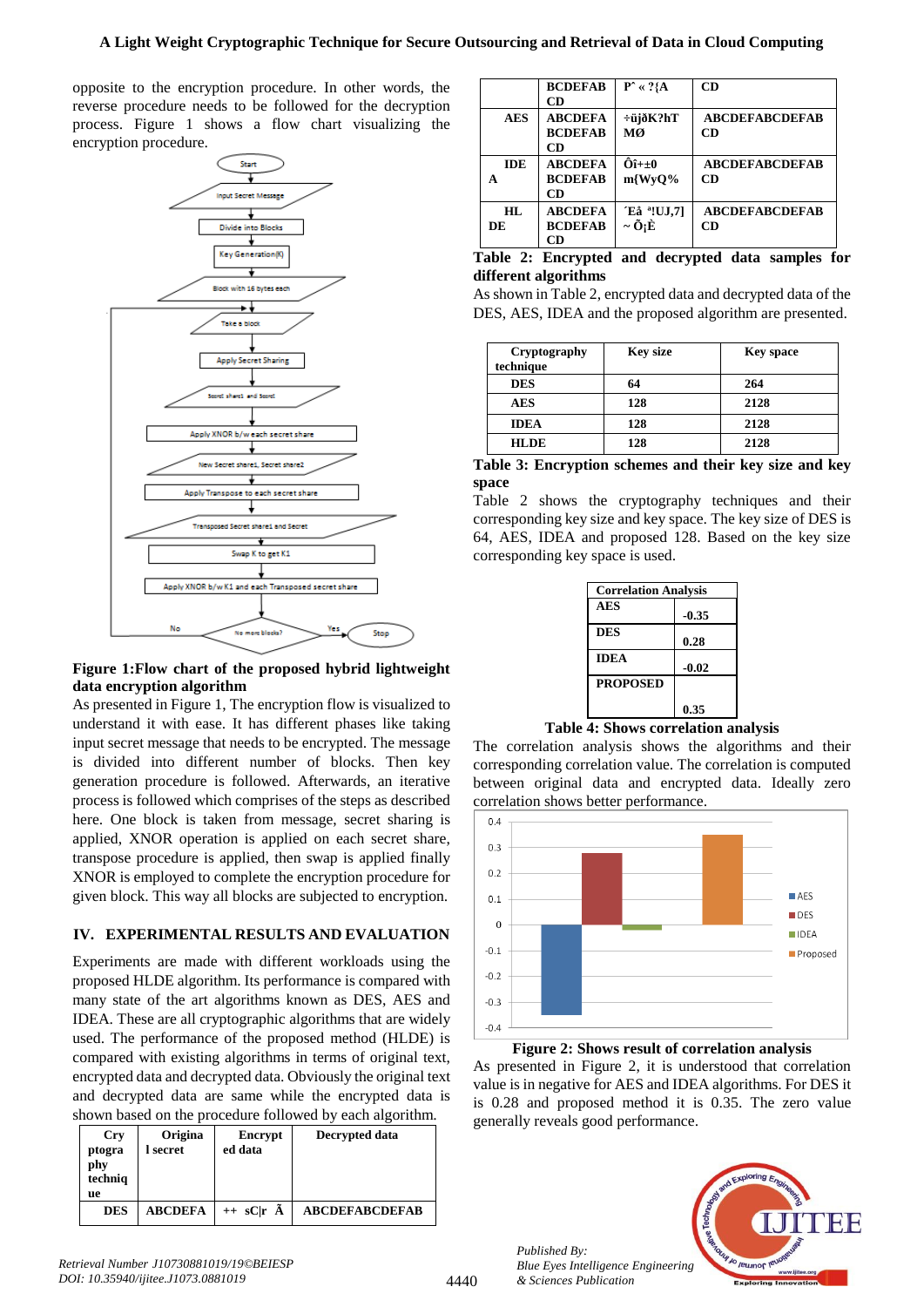| <b>Entropy</b>            |     |
|---------------------------|-----|
| AES                       | 3.8 |
| <b>DES</b>                | 2.8 |
| <b>IDEA</b>               |     |
| <b>PROPOSED</b>           | 6.4 |
| Takla E. Futuany analysis |     |

**Table 5: Entropy analysis**

As presented in Table 5, the entropy value of each algorithm is observed. Entropy measures randomness.



**Figure 3: Shows entropy performance comparison** As presented in Figure 3, it is clear that the entropy of the proposed method is high. It indicates that the randomness probability is high which reveals better performance in the proposed secure storage and retrieval of data in public cloud.

| <b>File</b> | <b>Execution Time for Encryption (milliseconds)</b> |            |             |               |  |
|-------------|-----------------------------------------------------|------------|-------------|---------------|--|
| Size (KB)   | <b>DES</b>                                          | <b>AES</b> | <b>IDEA</b> | <b>PROPOS</b> |  |
|             |                                                     |            |             | ED            |  |
| 40          | 50                                                  | 30         | 80          | 28            |  |
| 227         | 80                                                  | 50         | 150         | 35            |  |
| 487         | 100                                                 | 80         | 250         | 45            |  |
| 5478        | 500                                                 | 400        | 1000        | 280           |  |
| 15276       | 1500                                                | 1400       | 1700        | 1050          |  |

**Table 6:** Shows execution time for encryption against different workloads

As shown in Table 6, the execution time for encryption in case of algorithms like DES, AES, IDEA and the proposed is presented against workloads like 40 KB to 15276 KB with different increments.



## **Figure 4: Shows execution time of algorithms for encryption against different workloads**

As presented in Figure 4, it is observed that the workload is considered in horizontal axis while the vertical axis shows execution time in milliseconds. The file size has its impact on the execution time. At the same time, the performance of the proposed method is higher than that of other methods. In other

words, it needs less time to perform encryption. The rationale behind this is that the proposed method is lightweight.

| <b>File</b><br><b>Size</b> | <b>Execution</b><br>(milliseconds) | Time | for         | <b>Decryption</b> |
|----------------------------|------------------------------------|------|-------------|-------------------|
| (KB)                       | <b>DES</b>                         | AES  | <b>IDEA</b> | <b>PROPOSE</b>    |
|                            |                                    |      |             | D                 |
| 40                         | 30                                 | 20   | 30          | 18                |
| 227                        | 50                                 | 40   | 40          | 35                |
| 487                        | 150                                | 80   | 80          | 75                |
| 547                        |                                    |      |             |                   |
| 8                          | 800                                | 450  | 800         | 400               |
| 152                        |                                    |      |             |                   |
| 76                         | 1750                               | 1500 | 1700        | 1450              |

**Table 7: Shows execution time for decryption against different workloads**

As shown in Table 7, the execution time for decryption in case of algorithms like DES, AES, IDEA and the proposed is presented against workloads like 40 KB to 15276 KB with different increments.



**Figure 5:** Shows execution time of algorithms for decryption against different workloads

As presented in Figure 4, it is observed that the workload is considered in horizontal axis while the vertical axis shows execution time for decryption of given workload in milliseconds. The file size has its impact on the execution time. At the same time, the performance of the proposed method is higher than that of other methods. In other words, it needs less time to perform decryption. The rationale behind this is that the proposed method is lightweight.

# **V. CONCLUSION AND FUTURE WORK**

In this paper a lightweight encryption and decryption schemes are proposed by applying the traditional visual secret sharing method to textual data. It is a hybrid approach with lightweight mechanism for better performance. The hybrid approach includes operations such as generation of security keys, the procedure related to secret sharing, transpose of matrices, and swapping of matrices. The proposed methodology includes both confusion and diffusion to make it highly secure. The former is to change data drastically while the latter is to reflect in many characters of output when a single character is modified in the input. These two are

realized with the help of procedures namely transpose and swap. The proposed

*& Sciences Publication* 

*Published By:*



*Retrieval Number J10730881019/19©BEIESP DOI: 10.35940/ijitee.J1073.0881019*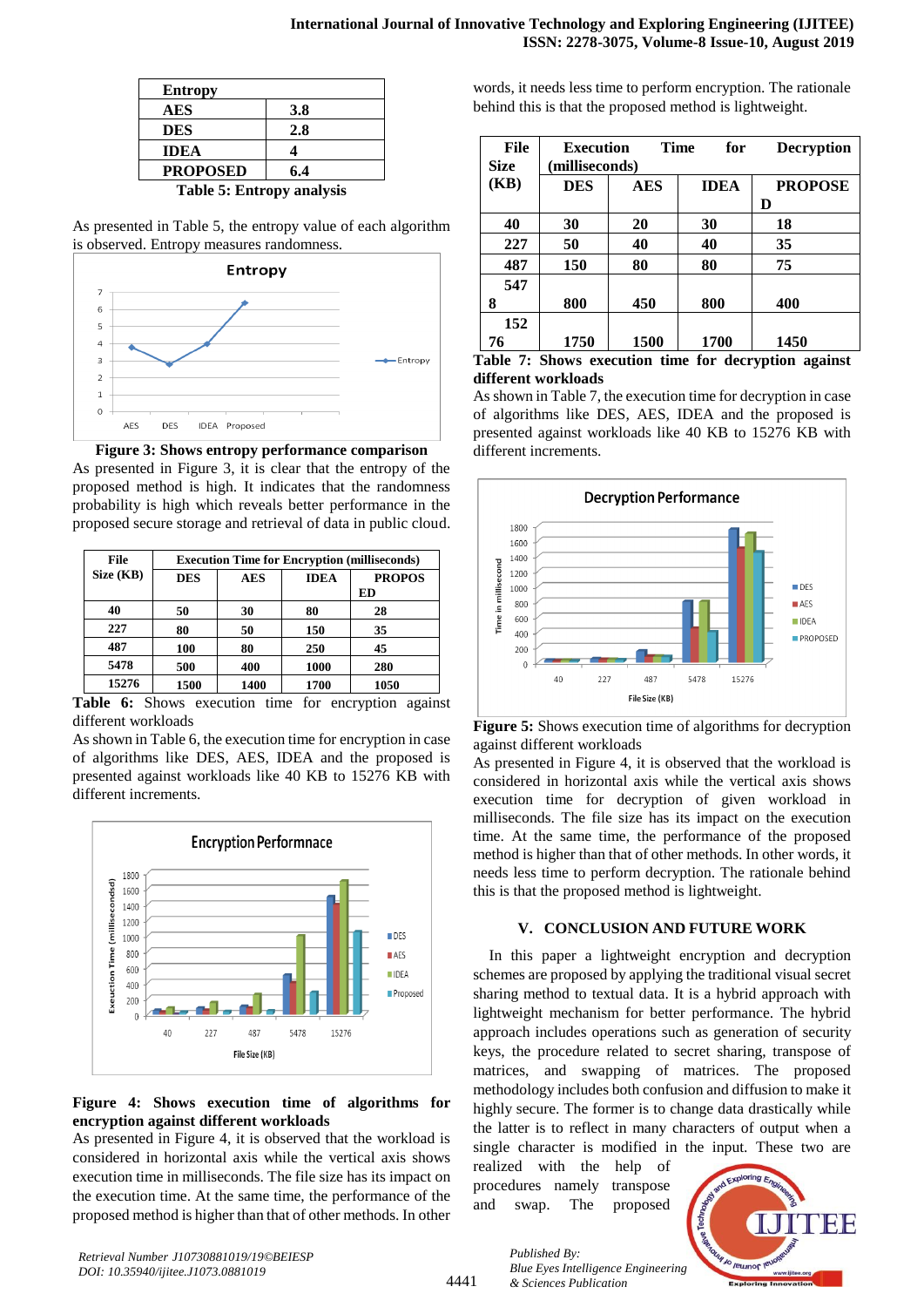encryption algorithm is known as Hybrid Lightweight Data Encryption (HLDE). It is evaluated in terms of correlation, entropy, execution time for encryption and decryption. The performance of the HLDE is compared with state of the art security schemes like DES, AES and IDEA. The empirical results revealed that the proposed method for encryption and decryption is lightweight and works faster than the existing schemes. This kind of scheme is useful for storing and retrieving of data in cloud in a secure fashion. In future, we investigate on the performance of the proposed algorithm for data dynamics on outsourced encrypted data. Another direction for future work is to find suitability of the proposed algorithm for Internet of Things (IoT) based applications that outsource data to public cloud.

### **REFERENCES**

- 1. Fu, Z., Sun, X., Linge, N., & Zhou, L. (2014). Achieving effective cloud search services: multi-keyword ranked search over encrypted cloud data supporting synonym query. IEEE Transactions on Consumer Electronics, 60(1), 164–172.
- 2. Wang, J., Ma, H., Tang, Q., Li, J., Zhu, H., Ma, S., & Chen, X. (2013). Efficient verifiable fuzzy keyword search over encrypted data in cloud computing. Computer Science and Information Systems, 10(2), 667–684.
- 3. Fu, Z., Sun, X., Ji, S., & Xie, G. (2016). Towards efficient content-aware search over encrypted outsourced data in cloud. IEEE INFOCOM 2016 - The 35th Annual IEEE International Conference on Computer Communications. P1-9.
- 4. Zheng, Q., Xu, S., & Ateniese, G. (2014). VABKS: Verifiable attribute-based keyword search over outsourced encrypted data. IEEE INFOCOM 2014 - IEEE Conference on Computer Communications. P1-9.
- 5. Fu, Z., Wu, X., Guan, C., Sun, X., & Ren, K. (2016). Toward Efficient Multi-Keyword Fuzzy Search Over Encrypted Outsourced Data with Accuracy Improvement. IEEE Transactions on Information Forensics and Security, 11(12), 2706–2716.
- 6. Wang, B., Yu, S., Lou, W., & Hou, Y. T. (2014). Privacy-preserving multi-keyword fuzzy search over encrypted data in the cloud. IEEE INFOCOM 2014 - IEEE Conference on Computer Communications.
- 7. Fu, Z., Ren, K., Shu, J., Sun, X., & Huang, F. (2016). Enabling Personalized Search over Encrypted Outsourced Data with Efficiency Improvement. IEEE Transactions on Parallel and Distributed Systems, 27(9), 2546–2559.
- 8. Wang, C., Ren, K., Shucheng Yu, & Urs, K. M. R. (2012). Achieving usable and privacy-assured similarity search over outsourced cloud data. 2012 Proceedings IEEE INFOCOM. P1-9.
- 9. Ming Li, Shucheng Yu, Ning Cao and Wenjing Lou. (2010). Authorized Private Keyword Search over Encrypted Personal Health Records in Cloud Computing, p1-12.
- 10. FU, Z., SUN, X., LIU, Q., ZHOU, L., & SHU, J. (2015). Achieving Efficient Cloud Search Services: Multi-Keyword Ranked Search over Encrypted Cloud Data Supporting Parallel Computing. IEICE Transactions on Communications, E98.B(1), 190–200.
- 11. Wang, C., Cao, N., Ren, K., & Lou, W. (2012). Enabling Secure and Efficient Ranked Keyword Search over Outsourced Cloud Data. IEEE Transactions on Parallel and Distributed Systems, 23(8), 1467–1479.
- 12. Xia, Z., Wang, X., Sun, X., & Wang, Q. (2016). A Secure and Dynamic Multi-Keyword Ranked Search Scheme over Encrypted Cloud Data. IEEE Transactions on Parallel and Distributed Systems, 27(2), 340–352.
- 13. Wang, C., Cao, N., Li, J., Ren, K., & Lou, W. (2010). Secure Ranked Keyword Search over Encrypted Cloud Data. 2010 IEEE 30th International Conference on Distributed Computing Systems. P1-10.
- 14. Cao, N., Wang, C., Li, M., Ren, K., & Lou, W. (2014). Privacy-Preserving Multi-Keyword Ranked Search over Encrypted Cloud Data. IEEE Transactions on Parallel and Distributed Systems, 25(1), 222–233.
- 15. Li, J., Wang, Q., Wang, C., Cao, N., Ren, K., & Lou, W. (2010). Fuzzy Keyword Search over Encrypted Data in Cloud Computing. 2010 Proceedings IEEE INFOCOM. P1-5.
- 16. Selvakumar, C., Rathanam, G. J., & Sumalatha, M. R. (2013). PDDS Improving cloud data storage security using data partitioning technique.

2013 3rd IEEE International Advance Computing Conference (IACC). P1-5.

- 17. Fu, Z., Huang, F., Ren, K., Weng, J., & Wang, C. (2017). Privacy-Preserving Smart Semantic Search Based on Conceptual Graphs Over Encrypted Outsourced Data. IEEE Transactions on Information Forensics and Security, 12(8), 1874–1884.
- 18. Khan, N. S., Krishna, C. R., & Khurana, A. (2014). Secure ranked fuzzy multi-keyword search over outsourced encrypted cloud data. 2014 International Conference on Computer and Communication Technology (ICCCT). P1-9.
- 19. Fu, Z., Huang, F., Sun, X., Vasilakos, A., & Yang, C.-N. (2016). Enabling Semantic Search based on Conceptual Graphs over Encrypted Outsourced Data. IEEE Transactions on Services Computing, 1–1.
- 20. Koo, D., Hur, J., & Yoon, H. (2013). Secure and efficient data retrieval over encrypted data using attribute-based encryption in cloud storage. Computers & Electrical Engineering, 39(1), 34–46
- 21. Mohd Rizuan Baharon, Qi Shi and David Llewellyn-Jones. (2015). A New Lightweight Homomorphic Encryption Scheme for Mobile Cloud Computing. IEEE, p1-9.
- 22. Singh, S., Sharma, P. K., Moon, S. Y., & Park, J. H. (2017). Advanced lightweight encryption algorithms for IoT devices: survey, challenges and solutions. Journal of Ambient Intelligence and Humanized Computing. P1-18.
- 23. Changing Liang, Ning Ye, Malekian, R., & Ruchuan Wang. (2016). The hybrid encryption algorithm of lightweight data in cloud storage. 2016 2nd International Symposium on Agent, Multi-Agent Systems and Robotics (ISAMSR). P1-7.
- 24. Pitchai, R., Jayashri, S., & Raja, J. (2016). Searchable Encrypted Data File Sharing Method Using Public Cloud Service for Secure Storage in Cloud Computing. Wireless Personal Communications, 90(2), 947–960.
- 25. Li, M., Jia, W., Guo, C., Sun, W., & Tan, X. (2015). LPSSE: Lightweight Phrase Search with Symmetric Searchable Encryption in Cloud Storage. 2015 12th International Conference on Information Technology - New Generations. P1-5.
- 26. Tahir, S., Ruj, S., Rahulamathavan, Y., Rajarajan, M., & Glackin, C. (2017). A New Secure and Lightweight Searchable Encryption Scheme over Encrypted Cloud Data. IEEE Transactions on Emerging Topics in Computing, 1–14.
- 27. Vengadapurvaja, A. M., Nisha, G., Aarthy, R., & Sasikaladevi, N. (2017). An Efficient Homomorphic Medical Image Encryption Algorithm for Cloud Storage Security. Procedia Computer Science, 115, 643–650.
- 28. Bogdanov, A., Mendel, F., Regazzoni, F., Rijmen, V., & Tischhauser, E. (2014). ALE: AES-Based Lightweight Authenticated Encryption. Lecture Notes in Computer Science, 447–466.
- 29. Xu, J., Wei, L., Zhang, Y., Wang, A., Zhou, F., & Gao, C. (2018). Dynamic Fully Homomorphic encryption-based Merkle Tree for lightweight streaming authenticated data structures. Journal of Network and Computer Applications, 107, 113–124.
- 30. Zegers, W., Chang, S.-Y., Park, Y., & Gao, J. (2015). A Lightweight Encryption and Secure Protocol for Smartphone Cloud. 2015 IEEE Symposium on Service-Oriented System Engineering. P1-10.
- 31. Venkateshwarlu Velde, B. Rama (2018),A Framework for User Priority Guidance based Scheduling for Load Balancing in Cloud Computing, published in International Journal of Systems, Science and Technology, 2018, pp. 1473-8031.
- 32. Vurukonda, N., & Thirumala Rao, B. (2019). DC-MAABE: Data Centric Multi-Authority Attribute Based Encryption on Cloud Storage. Journal of Computational and Theoretical Nanoscience, 16(5-6), 1893-1901.
- 33. Venkatakotireddy, G., Rao, B. T., & Vurukonda, N. (2018). A Review on Security Issue in Security Model of Cloud Computing Environment. In Artificial Intelligence and Evolutionary Computations in Engineering Systems (pp. 207-212). Springer, Singapore.
- 34. Rao, B. T. (2016). A study on data storage security issues in cloud computing. Procedia Computer Science, 92, 128-135.
- 35. Naveen Kumar, R., Vege, H.K. & Sreeram, G. 2019, "Patient treatment interval used in forecast algorithm and solicitations in hospital queuing management", International Journal of Innovative Technology and Exploring Engineering, ISSN:2278-3075, vol. 8, no. 7, pp. 3003-3007.
- 36. Reddy, L.H., Thamognudu, Y. & Sreeram, G. 2019, "Deployment of a secured web application using cryptanalysis in cloud environment",

International Journal of Engineering and Advanced Technology, ISSN:2249-8958, vol. 8, no. 4, pp. 1841-1844.

*Published By:*

*& Sciences Publication*